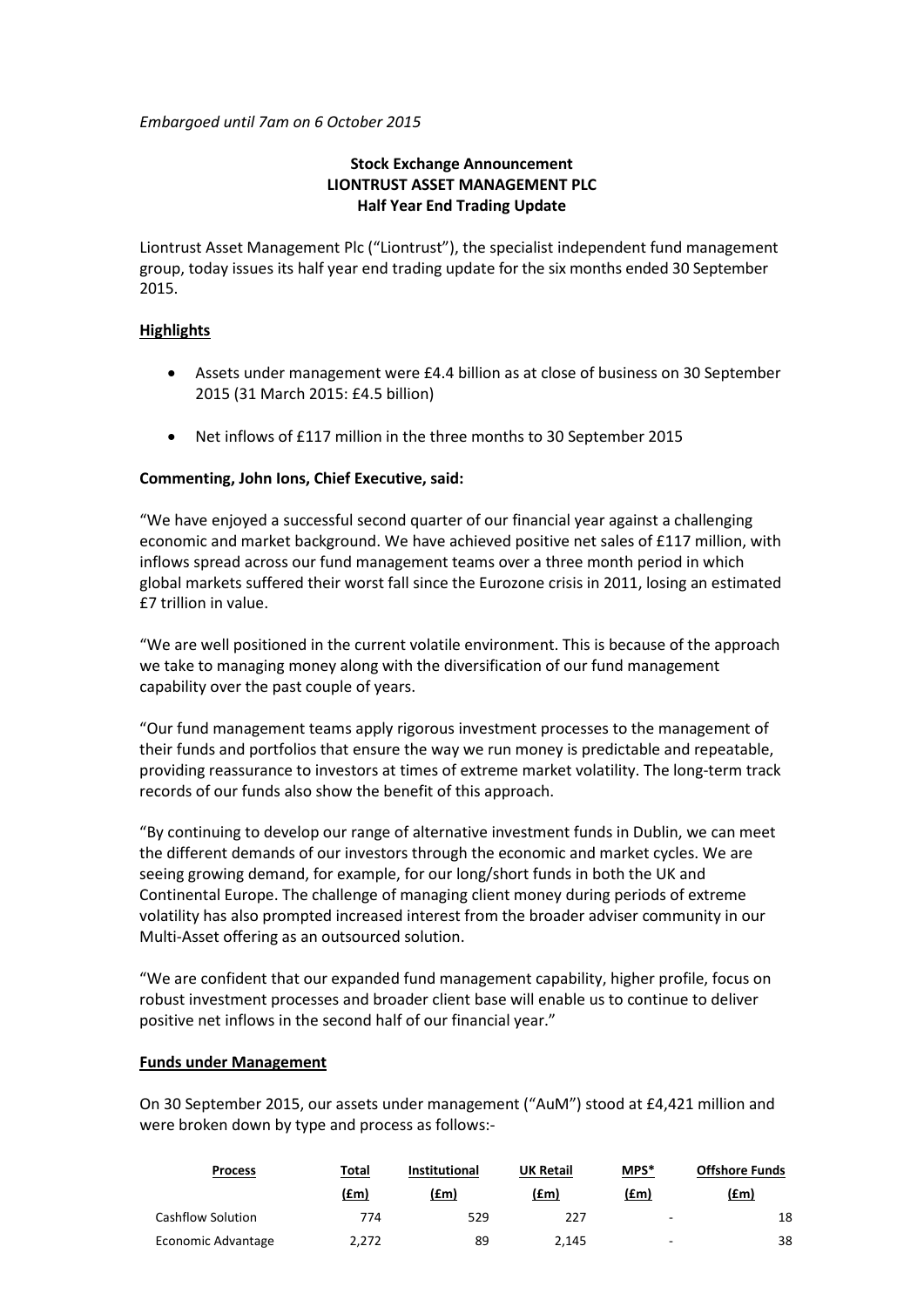| Macro-Thematic                  | 974   | 360                      | 601   | ۰   | 13  |
|---------------------------------|-------|--------------------------|-------|-----|-----|
| <b>Global Credit</b>            | 34    |                          |       | ۰   | 34  |
| Asia                            | 43    | $\overline{\phantom{a}}$ | 43    | ۰   | ۰   |
| <b>Structural Opportunities</b> | 16    |                          | ۰     | ۰   | 16  |
| Multi-Asset                     | 261   | 97                       | ٠     | 164 | ۰   |
| Indexed                         | 47    |                          | 47    | ۰   | ۰   |
| Total                           | 4,421 | 1,075                    | 3,063 | 164 | 119 |

\* Managed Portfolio Services are where we act as discretionary fund manager to a range of model portfolios which are marketed to advisory intermediates in the UK.

### **Funds Flows**

Liontrust has recorded net inflows of £117 million over the three months to 30 September 2015 (2014: £94 million). The net inflows for the half year are £110 million (2014: £284 million).

A reconciliation of fund flows and AuM over the three months to 30 September 2015 is as follows:-

|                                   | Total<br><u>£m</u> | <b>Institutional</b><br>$\mathbf{f}$ m | <b>UK Retail</b><br><u>£m</u> | MPS*<br><u>£m</u> | <b>Offshore Funds</b><br><u>£m</u> |
|-----------------------------------|--------------------|----------------------------------------|-------------------------------|-------------------|------------------------------------|
| Opening AuM - 1 July 2015         | 4,458              | 1,116                                  | 3.089                         | 158               | 95                                 |
| Net flows                         | 117                | (19)                                   | 102                           | 10                | 24                                 |
| Market and Investment performance | (154)              | (22)                                   | (128)                         | (4)               |                                    |
| Closing AuM - 30 September 2015   | 4,421              | 1,075                                  | 3,063                         | 164               | 119                                |

A reconciliation of fund flows and AuM over the half year is as follows:-

|                                   | Total<br>£m | <b>Institutional</b><br>£m | <b>UK Retail</b><br>£m | MPS*<br>$\mathbf{f}$ m | <b>Offshore Funds</b><br>£m |
|-----------------------------------|-------------|----------------------------|------------------------|------------------------|-----------------------------|
| Opening AuM - 1 April 2015        | 4,494       | 1,161                      | 3,092                  | 156                    | 85                          |
| Net flows                         | 110         | (48)                       | 104                    | 17                     | 37                          |
| Market and Investment performance | (183)       | (38)                       | (133)                  | (9)                    | (3)                         |
| Closing AuM - 30 September 2015   | 4,421       | 1,075                      | 3,063                  | 164                    | 119                         |

\* Managed Portfolio Services are where we act as discretionary fund manager to a range of model portfolios which are marketed to advisory intermediates in the UK.

## **Fund Performance (Quartile ranking)**

The strength of Liontrust's fund management capability is shown by the fact that all bar one of its actively managed unit trust funds have outperformed the average fund in their respective Investment Association sectors since launch or since the fund managers were appointed to 30 September 2015.